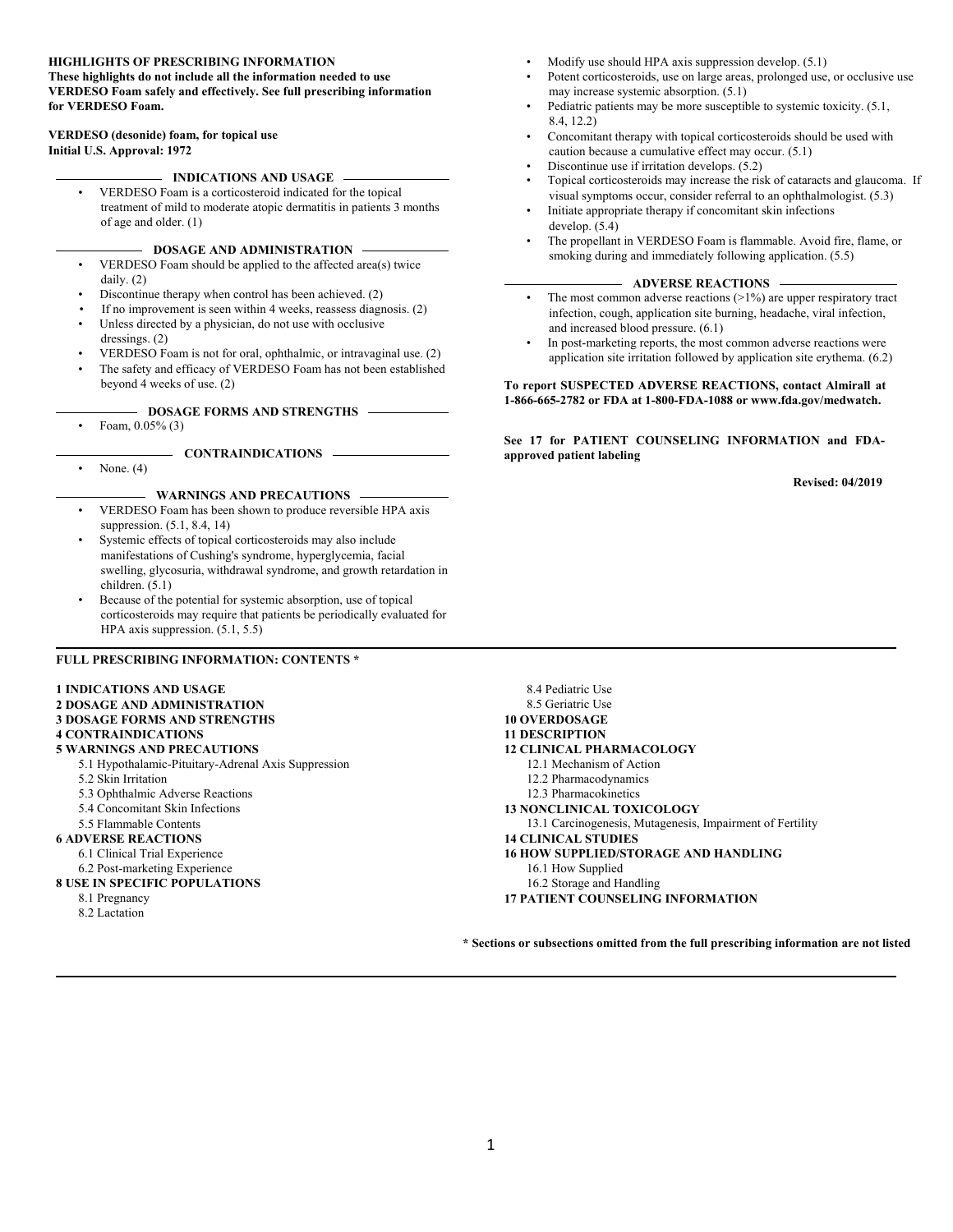### **FULL PRESCRIBING INFORMATION**

# **1 INDICATIONS AND USAGE**

VERDESO<sup>®</sup> (desonide) Foam, 0.05% is indicated for the treatment of mild to moderate atopic dermatitis in patients 3 months of age and older.

 Patients should be instructed to use VERDESO Foam for the minimum amount of time necessary to achieve the desired results because of the potential for VERDESO Foam to suppress the hypothalamic-pituitary-adrenal (HPA) axis. Treatment should not exceed 4 consecutive weeks.

## **2 DOSAGE AND ADMINISTRATION**

VERDESO Foam is not for oral, ophthalmic, or intravaginal use.

 A thin layer of VERDESO Foam should be applied to the affected area(s) twice daily. Shake the can before use. VERDESO Foam should be dispensed by inverting the can (upright actuation will cause loss of the propellant which may affect product delivery). Dispense the smallest amount of foam necessary to adequately cover the affected area(s) with a thin layer.

 The medication should not be dispensed directly on the face. Dispense in hands and gently massage into affected areas of the face until the medication disappears. For areas other than the face, the medication may be dispensed directly onto the affected area. Take care to avoid contact with the eyes or other mucous membranes.

Therapy should be discontinued when control is achieved. If no improvement is seen within 4 weeks, reassessment of diagnosis may be necessary. The safety and efficacy of VERDESO Foam has not been established beyond 4 weeks of use.

Unless directed by a physician, VERDESO Foam should not be used with occlusive dressings.

### **3 DOSAGE FORMS AND STRENGTHS**

 Foam, 0.05%. Each gram of VERDESO Foam contains 0.5 mg of desonide in a white to off-white petrolatum-based emulsion aerosol foam.

## **4 CONTRAINDICATIONS**

None.

## **5 WARNINGS AND PRECAUTIONS**

## **5.1 Hypothalamic-Pituitary-Adrenal Axis Suppression**

VERDESO Foam has been shown to reversibly suppress the HPA axis.

 Cushing's syndrome, hyperglycemia, facial swelling, glycosuria, withdrawal, and growth retardation in children. Use of VERDESO Foam Topical application of VERDESO Foam may result in systemic absorption and effects including HPA axis suppression, manifestations of for longer than 4 weeks may suppress the immune system *[see Nonclinical Toxicology (13.1)]*.

 use, or the addition of occlusive dressings. Because of the potential for systemic absorption, use of topical corticosteroids may require Conditions that augment systemic absorption include the application of topical corticosteroids over large body surface areas, prolonged that patients be periodically evaluated for HPA axis suppression.

 suppression is documented, an attempt should be made to gradually withdraw the drug, to reduce the frequency of application, or to An adrenocorticotropic hormone (ACTH) stimulation test may be helpful in evaluating patients for HPA axis suppression. If HPA axis substitute a less potent steroid. Manifestations of adrenal insufficiency may require supplemental systemic corticosteroids. Recovery of HPA axis function is generally prompt and complete upon discontinuation of topical corticosteroids.

The effect of VERDESO Foam on HPA axis function was investigated in pediatric subjects in one trial. In this trial, subjects with atopic dermatitis covering at least 25% of their body applied VERDESO Foam twice daily for 4 weeks. Three out of 75 subjects (4%) displayed adrenal suppression after 4 weeks of use based on the cosyntropin stimulation test. The laboratory suppression was transient; all subjects had returned to normal when tested 4 weeks post-treatment.

 Pediatric patients may be more susceptible than adults to systemic toxicity from equivalent doses of VERDESO Foam due to their larger skin surface-to-body mass ratios. *[see Use in Specific Populations (8.4)]*.

Concomitant therapy with topical corticosteroids should be used with caution because a cumulative effect may occur.

### **5.2 Skin Irritation**

 a failure to heal rather than noticing a clinical exacerbation. Such an observation should be corroborated with appropriate diagnostic patch testing. VERDESO Foam may cause local skin adverse reactions *[see Adverse Reactions (6)]*. If irritation develops, VERDESO Foam should be discontinued and appropriate therapy instituted. Allergic contact dermatitis with corticosteroids is usually diagnosed by observing

### **5.3 Ophthalmic Adverse Reactions**

 Avoid contact of VERDESO Foam with eyes. Advise patients to report any visual symptoms and consider referral to an ophthalmologist for Use of topical corticosteroids may increase the risk of posterior subcapsular cataracts and glaucoma. Cataracts and glaucoma have been reported in postmarketing experience with the use of topical corticosteroid products *[see Adverse Reactions (6.2)].*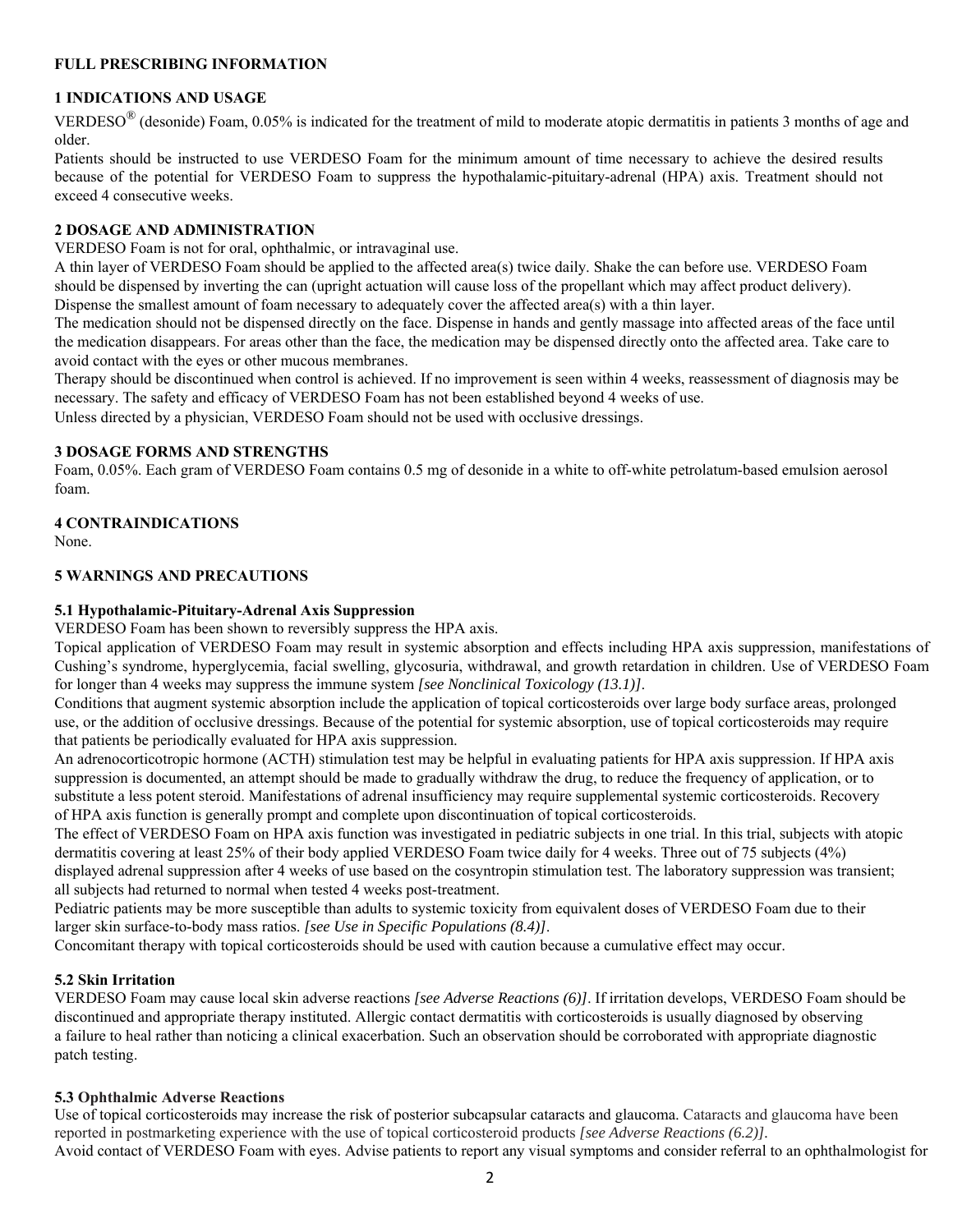#### evaluation.

### **5.4 Concomitant Skin Infections**

 If concomitant skin infections are present or develop, the use of an appropriate antifungal, antibacterial, or antiviral agent should be instituted. If a favorable response does not occur promptly, use of VERDESO Foam should be discontinued until the infection has been adequately controlled.

## **5.5 Flammable Contents**

 The contents of VERDESO Foam include alcohol and propane/butane, which are flammable. Avoid fire, flame, and/or smoking during and immediately following application. Do not puncture and/or incinerate the containers. Do not expose containers to heat and/or store at temperatures above 120°F (49°C).

## **6 ADVERSE REACTIONS**

## **6.1 Clinical Trial Experience**

 drug cannot be directly compared to rates in the clinical trials of another drug and may not reflect the rates observed in clinical adverse reactions for VERDESO Foam and vehicle foam are noted in Table 1. Table 1. Adverse Reactions in the Clinical Trial Because clinical trials are conducted under widely varying conditions, adverse reaction rates observed in the clinical trials of a practice. In a controlled clinical trial of 581 subjects aged 3 months to 17 years, adverse reactions occurred at the application site in 6% of subjects treated with VERDESO Foam and 14% of subjects treated with vehicle foam. Other commonly reported

| <b>Adverse Reaction</b>                        | <b>VERDESO</b> Foam | Vehicle     |
|------------------------------------------------|---------------------|-------------|
|                                                | $(N = 387)$         | $(N = 194)$ |
|                                                |                     |             |
| Upper respiratory tract infection              | 37 (10%)            | 12(6%)      |
| Cough                                          | 14(4%)              | 3(2%)       |
| Application site burning                       | 11(3%)              | 15 (8%)     |
| Viral infection                                | 6(2%)               | $0(0\%)$    |
| Elevated blood pressure                        | 6(2%)               | $1(1\%)$    |
| Headache                                       | 7(2%)               | $1(1\%)$    |
| Asthma                                         | $3(1\%)$            | $0(0\%)$    |
| Irritability                                   | $2(1\%)$            | $0(0\%)$    |
| Pharyngitis                                    | $2(1\%)$            | $0(0\%)$    |
| Application site atrophy                       | $5(1\%)$            | $0(0\%)$    |
| Application site reactions (including atrophy, | $3(1\%)$            | 6(3%)       |
| striae, telangiectasia and pigmentation        |                     |             |
| changes)                                       |                     |             |

 Other local adverse events occurred at rates less than 1.0%. The majority of adverse reactions were transient and mild to moderate in severity, and they were not affected by age, race, or gender.

 The following additional local adverse reactions have been reported with topical corticosteroids. They may occur more frequently with the use of occlusive dressings and higher potency corticosteroids. These reactions are listed in an approximate decreasing order of occurrence: folliculitis, acneiform eruptions, hypopigmentation, perioral dermatitis, allergic contact dermatitis, secondary infection, striae, and miliaria.

## **6.2 Post-marketing Experience**

 Because these reactions are reported voluntarily from a population of uncertain size, it is not always possible to reliably estimate their frequency or establish a causal relationship to drug exposure.

The following adverse reactions have been identified during post-approval use of VERDESO Foam: application site irritation, application site erythema, skin reactions, and swelling face.

Ophthalmic adverse reactions of blurred vision, cataracts, glaucoma, increased intraocular pressure, and central serous chorioretinopathy have been reported with the use of topical corticosteroids.

## **8 USE IN SPECIFIC POPULATIONS**

## **8.1 Pregnancy**

## Risk Summary

 There are no available data on VERDESO Foam use in pregnant women to evaluate for a drug-associated risk of major birth defects, systemic exposure that would be expected in humans after topical use of VERDESO Foam. miscarriage, or adverse maternal or fetal outcomes. In animal reproduction studies, topical administration of a desonide cream, 0.05% formulation during organogenesis caused malformations characteristic of corticosteroids in rats and in rabbits (*see Data*). The available data do not allow the calculation of relevant comparisons between the systemic exposure of desonide observed in animal studies to the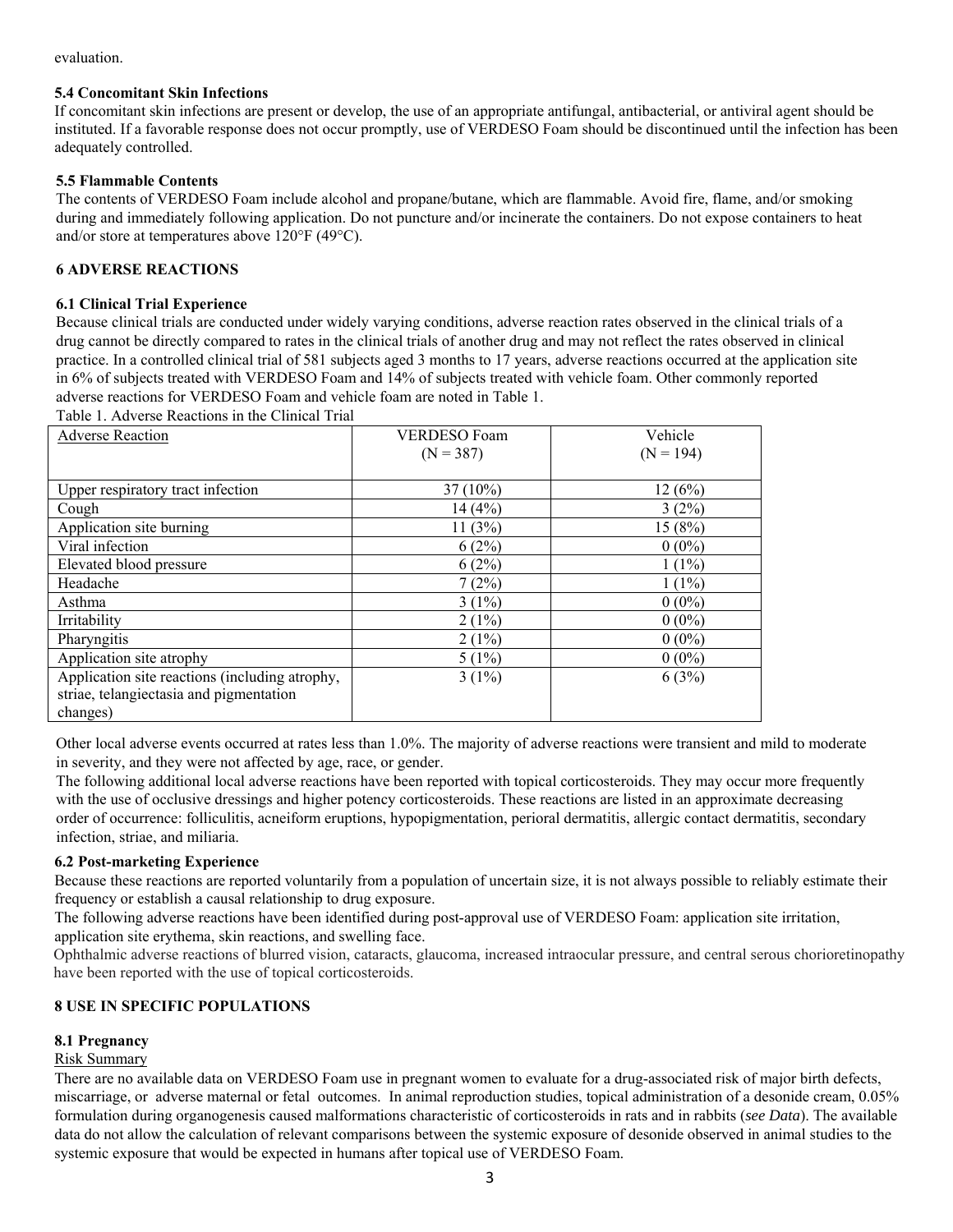The estimated background risk of major birth defects and miscarriage for the indicated population is unknown. All pregnancies have a background risk of birth defect, loss, or other adverse outcomes. In the U.S. general population, the estimated background risk of major birth defects and miscarriage in clinically recognized pregnancies is 2-4% and 15-20%, respectively.

#### Data

#### *Animal Data*

days 6 to 18) at 0.2, 0.6, and 2.0 g cream/kg/day was associated with maternal body weight loss at all dose levels in both species. Malformations characteristic of corticosteroids were observed in rats at topical doses of ≥0.6 g cream/kg/day and in rabbits at a topical dose of 2.0 g cream/kg/day. No malformations were observed at a topical dose of 0.2 g cream/kg/day in rats and at a topical dose of 0.6 g Topical administration of a desonide cream, 0.05% formulation to pregnant rats (gestational days 6 to 15) and pregnant rabbits (gestational cream/kg/day in rabbits.

### **8.2 Lactation**

### Risk Summary

 There are no data on the presence of desonide in human or animal milk, its effects on the breastfed infant, or its effects on milk production. It is not known whether topical administration of VERDESO Foam could result in sufficient systemic absorption to produce detectable quantities in human milk. The developmental and health benefits of breastfeeding should be considered along with the mother's clinical need for VERDESO Foam and any potential adverse effects on the breastfed infant from VERDESO Foam or from the underlying maternal condition.

### Clinical Considerations

 To minimize potential exposure to the breastfed infant via breast milk, use VERDESO Foam on the smallest area of skin and for the shortest and areola prior to breastfeeding to avoid direct infant exposure. duration possible while breastfeeding. Advise breastfeeding women to wash off any VERDESO Foam that has been applied to the nipple

## **8.4 Pediatric Use**

Safety and efficacy in pediatric patients younger than 3 months have not been established; therefore, the use of VERDESO Foam is not recommended.

Because of a higher ratio of skin surface area to body mass, pediatric patients are at a greater risk than adults of HPA axis suppression and Cushing's syndrome when they are treated with topical corticosteroids. They are therefore also at greater risk of adrenal insufficiency during and/or after withdrawal of treatment. Adverse effects including striae have been reported with inappropriate

 suppression in children include low plasma cortisol levels and an absence of response to ACTH stimulation. Manifestations of interfere with the growth and development of children. use of topical corticosteroids in infants and children. HPA axis suppression, Cushing's syndrome, linear growth retardation, delayed weight gain, and intracranial hypertension have been reported in children receiving topical corticosteroids. Manifestations of adrenal intracranial hypertension include bulging fontanelles, headaches, and bilateral papilledema. Administration of topical corticosteroids to children should be limited to the least amount compatible with an effective therapeutic regimen. Chronic corticosteroid therapy may

 The effect of VERDESO Foam on HPA axis function was investigated in pediatric subjects, aged 6 months to 17 years in one trial. In this trial, subjects with atopic dermatitis covering at least 25% of their body applied VERDESO Foam twice daily for 4 weeks. Three out of 75 subjects (4%) displayed adrenal suppression after 4 weeks of use based on the ACTH stimulation test. The suppression was transient; all subjects' cortisol levels had returned to normal when tested 4 weeks post-treatment.

### **8.5 Geriatric Use**

 Clinical trials of VERDESO Foam did not include any subjects aged 65 or over to determine whether they respond differently from reflecting the greater frequency of decreased hepatic, renal, or cardiac function, and of concomitant disease or other drug therapy. younger subjects. In general, dose selection for an elderly patient should be cautious, usually starting at the low end of the dosing range,

### **10 OVERDOSAGE**

Topically applied VERDESO Foam can be absorbed in sufficient amounts to produce systemic effects.

Because of a higher ratio of skin surface area to body mass, pediatric patients are at a greater risk than adults of HPA axis suppression and Cushing's syndrome when they are treated with topical corticosteroids.

### **11 DESCRIPTION**

VERDESO Foam is a white to off-white petrolatum-based emulsion aerosol foam containing the active ingredient desonide, a lowpotency topical corticosteroid.

 structural formula of desonide is represented below: Chemically, desonide is (11,16)-11,21-dihydroxy-16,17-[(1-methylethylidene)-bis(oxy)]-pregna-1,4-diene-3,20-dione. The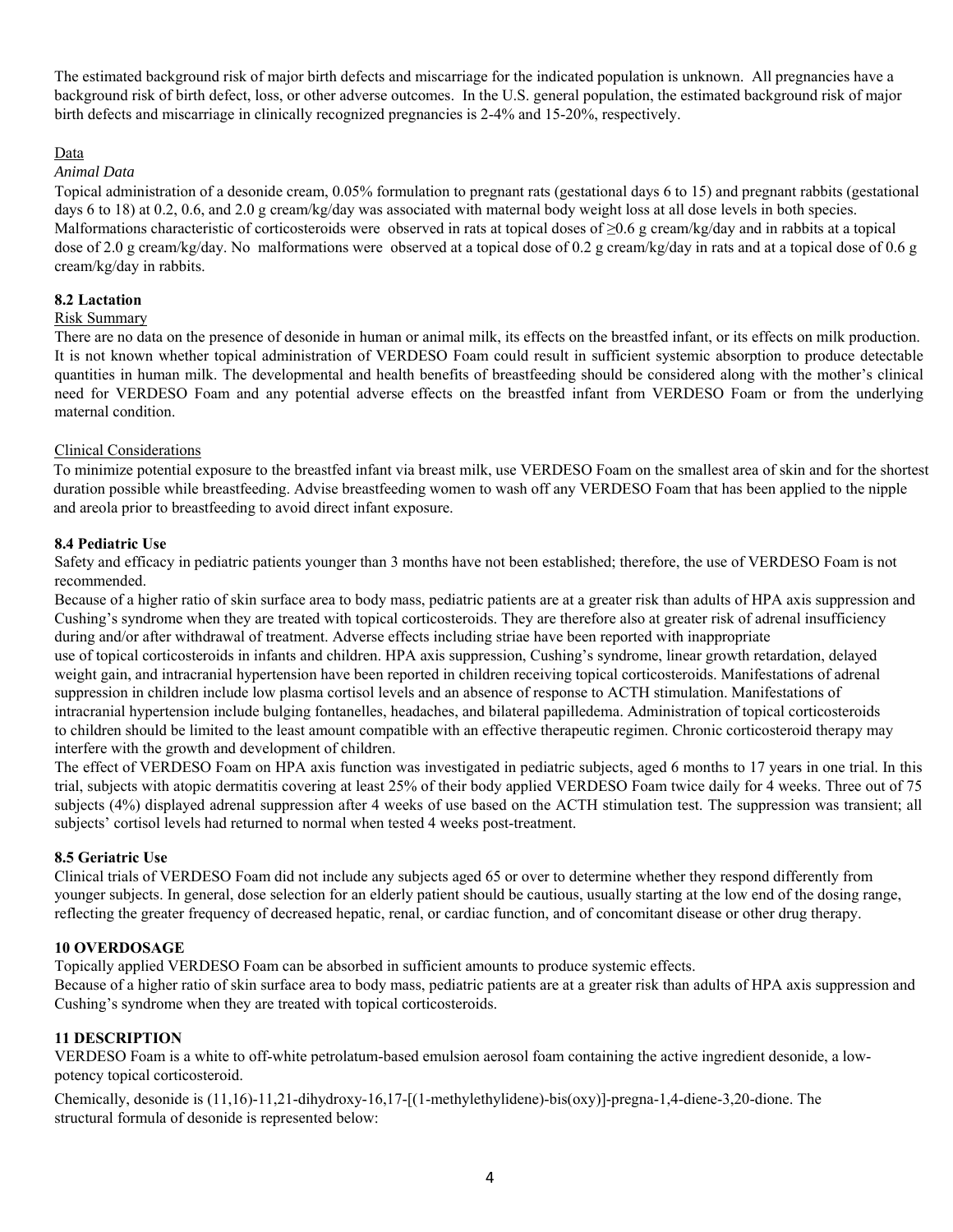

Desonide has a molecular formula of  $C_{24}H_{32}O_6$  and a molecular weight of 416.51. Desonide is a white powder or crystal that is practically petrolatum, polyoxyl 20 cetostearyl ether, potassium citrate (monohydrate), propylene glycol, purified water, sorbitan monolaurate, and insoluble in water, sparingly soluble in ethanol and in acetone, and soluble in chloroform. Each gram of VERDESO Foam contains 0.5 mg desonide. The foam also contains anhydrous citric acid, cetyl alcohol, cyclomethicone, isopropyl myristate, light mineral oil, white phenoxyethanol as a preservative.

VERDESO Foam is dispensed from an aluminum can pressurized with a hydrocarbon (propane/butane) propellant.

## **12 CLINICAL PHARMACOLOGY**

#### **12.1 Mechanism of Action**

 mechanism of action in the treatment of atopic dermatitis is unknown. Corticosteroids play a role in cellular signaling, immune function, inflammation, and protein regulation; however, the precise The contribution to efficacy by individual components of the vehicle has not been established.

### **12.2 Pharmacodynamics**

 minute post-stimulation cortisol level 18 mcg/dL) following 4 weeks of therapy. *[See also Hypothalamic-Pituitary-Adrenal Axis*  In an HPA axis suppression trial, three of 75 (4%) pediatric subjects with mild to moderate atopic dermatitis covering at least 25% body surface area, who applied VERDESO Foam twice daily, experienced reversible suppression of the adrenal glands (as indicated by a 30- *Suppression (5.1) and Pediatric Use (8.4)].* 

#### **12.3 Pharmacokinetics**

 The extent of percutaneous absorption of topical corticosteroids is determined by many factors, including the product formulation, the integrity of the epidermal barrier, and age. Occlusion, inflammation, and/or other disease processes in the skin may also increase percutaneous absorption. Once absorbed through the skin, topical corticosteroids are handled through pharmacokinetic pathways similar to corticosteroids and their metabolites are also excreted in the bile. systemically administered corticosteroids. They are metabolized primarily in the liver and are then excreted by the kidneys. Some

### **13 NONCLINICAL TOXICOLOGY**

### **13.1 Carcinogenesis, Mutagenesis, Impairment of Fertility**

 In a 90-day repeat-dose toxicity study in rats, topical administration of VERDESO Foam at dose concentrations from 0.025% to 0.125% (providing 0.075 to 0.375 mg/kg/day of desonide) resulted in a toxicity profile consistent with long-term exposure to corticosteroids fungal and bacterial infections. A no observable adverse effect level (NOAEL) could not be determined in this study. Although the clinical relevance of the findings in animals to humans is not clear, sustained glucocorticoid-related immune suppression may increase the risk of Long-term animal studies have not been performed to evaluate the carcinogenic potential of VERDESO Foam or desonide. including adrenal atrophy, histopathological changes in several organ systems indicative of severe immune suppression, and opportunistic infection and possibly the risk of carcinogenesis.

Desonide revealed no evidence of mutagenic potential based on the results of 2 in vitro genotoxicity tests (Ames assay, mouse lymphoma cell assay) and an in vivo genotoxicity test (mouse micronucleus assay).

The effects of desonide on fertility have not been evaluated.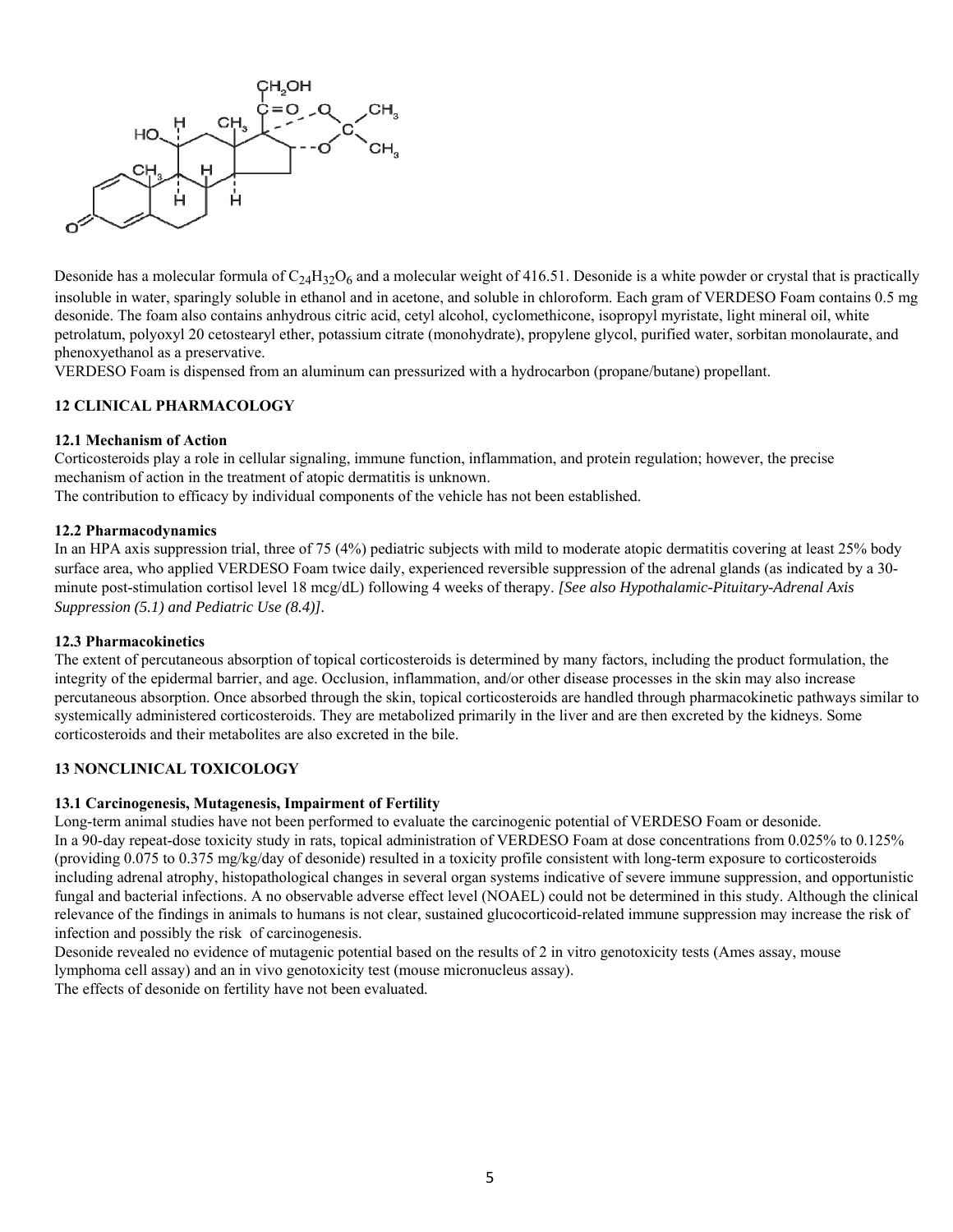## **14 CLINICAL STUDIES**

 In a double-blind, randomized trial of 581 subjects aged 3 months to 17 years, with mild to moderate atopic dermatitis, VERDESO Foam was applied twice daily for 4 weeks. Success was defined as the proportion of subjects who had all of the following: an Investigator's Static Global Assessment (ISGA) score of clear or almost clear, a minimum improvement in the 5-point ISGA score of 2 grades from Baseline to Week 4, and a score of absent or minimal for both erythema and induration/papulation at Week 4. The results of this trial are presented in the following table.

Table 2. Results of Clinical Trial in Subjects Aged 3 Months to 17 Years With Mild to Moderate Atopic Dermatitis

|                                   | VERDESO Foam | Vehicle Foam |
|-----------------------------------|--------------|--------------|
| Number of Patients                | 387          | 94           |
| <b>Patients Achieving Success</b> | 152 (39%)    | $8(9\%)$     |

### **16 HOW SUPPLIED/STORAGE AND HANDLING**

### **16.1 How Supplied**

VERDESO Foam is a white to off-white aerosol foam supplied in 100-g (NDC 16110-111-00) aluminum cans.

#### **16.2 Storage and Handling**

 Store at USP controlled room temperature 68°F to 77°F (20°C to 25°C) with excursions permitted between 15°C (59°F) and 30°C  $(86^{\circ}F).$ 

*WARNING: FLAMMABLE. AVOID FIRE, FLAME, OR SMOKING DURING AND IMMEDIATELY FOLLOWING APPLICATION.* 

Contents under pressure. Do not puncture or incinerate. *Do not expose containers to heat, and/or store at temperatures above 120<sup>°</sup>F* 

(49<sup>o</sup>C). Avoid contact with eyes or other mucous membranes. Keep out of reach of children.

### **17 PATIENT COUNSELING INFORMATION**

See FDA-Approved Patient Labeling (Patient Information).

## Important Administration Instructions

Inform patients of the following:

- 1. This medication is to be used as directed by the physician. It is for external use only. Avoid contact with the eyes or other mucous membranes. The medication should not be dispensed directly onto the face. Dispense in hands and gently massage into affected areas of the face until the medication disappears. For areas other than the face, the medication may be dispensed directly on the affected area. Wash hands after use.
- 2. Advise patients to report any visual symptoms to their healthcare providers.
- 3. This medication should not be used for any disorder other than that for which it was prescribed.
- 4. The treated skin area should not be bandaged, otherwise covered, or wrapped so as to be occlusive unless directed by the physician
- 5. Patients should report any signs of local or systemic adverse reactions to the physician.
- 6. Patients should inform their physicians that they are using VERDESO Foam if surgery is contemplated.
- 7. Therapy should be discontinued when control is achieved. If no improvement is seen within 4 weeks, contact the physician.
- 8. Do not use other corticosteroid-containing products while using VERDESO Foam without first consulting your physician.

9. The propellant in VERDESO Foam is flammable. Avoid fire, flame or smoking during and immediately following application.

#### Lactation

 breastfeeding women to wash off any VERDESO Foam that has been applied to the nipple and areola prior to breastfeeding to avoid direct Advise a woman to use VERDESO Foam on the smallest area of skin and for the shortest duration possible while breastfeeding. Advise infant exposure *[see Use in Specific Populations (8.2)].*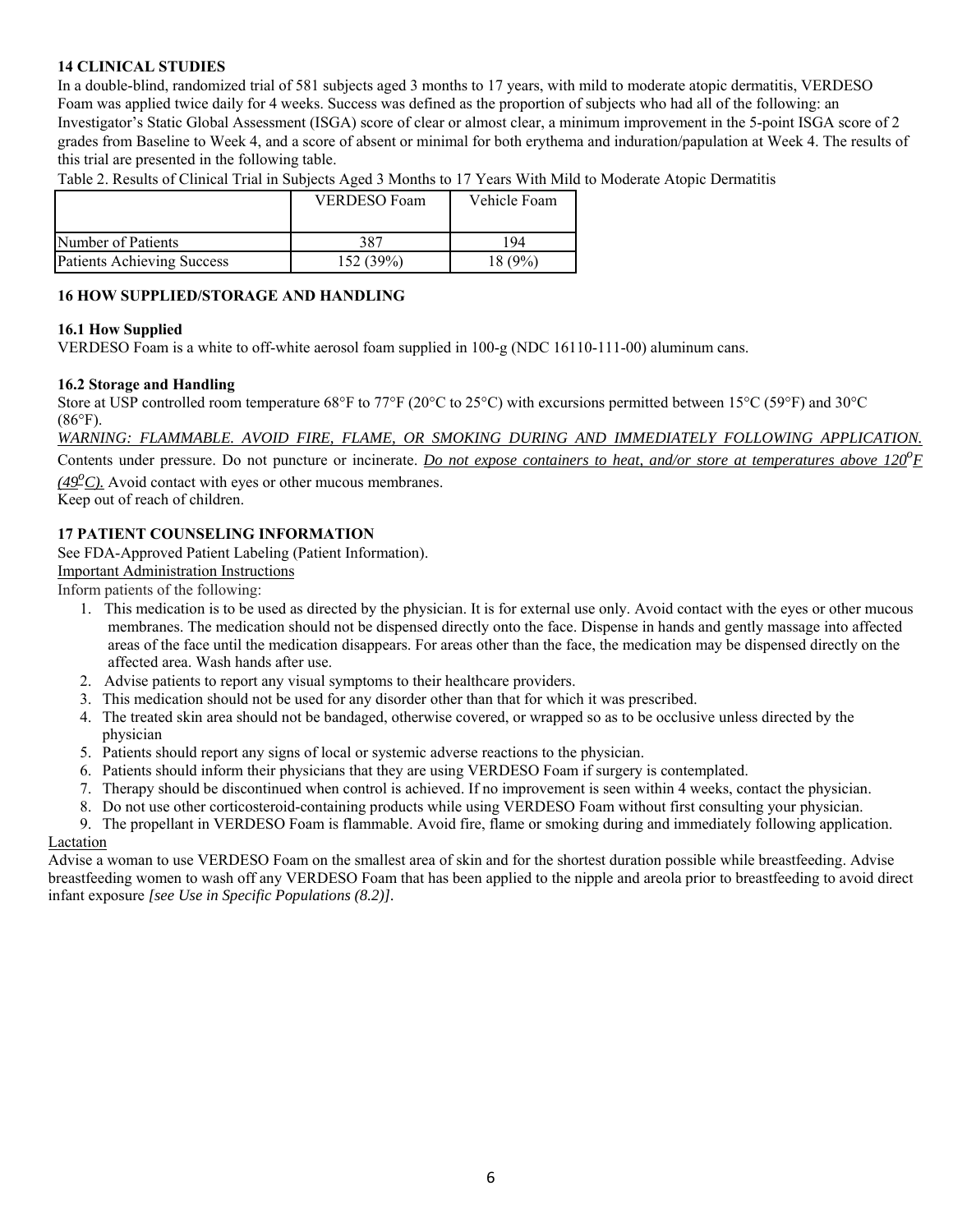# **FDA-Approved Patient Labeling PATIENT INFORMATION VERDESO (ver-DES-o) (desonide) Foam 0.05%**

 Read the Patient Information that comes with VERDESO Foam before you start using it and each time you get a refill. There may be new information. This leaflet does not take the place of talking with your doctor about your condition or treatment.

## **What is VERDESO Foam?**

 VERDESO Foam is a prescription medicine used on the skin (topical) to treat mild or moderate atopic dermatitis in people 3 months of age and older.

It is not known if VERDESO Foam is safe and effective when used for longer than 4 weeks in a row. You should not use VERDESO Foam for more than 4 weeks in a row without talking with your doctor.

It is not known if VERDESO Foam is safe and effective in children younger than 3 months of age.

## **What should I tell my doctor before using VERDESO Foam?**

Before using VERDESO Foam, tell your doctor if you:

- have a skin infection that is not healing.
- have had irritation or other skin reaction to a steroid medicine in the past.
- plan to have surgery.
- • are pregnant or plan to become pregnant. It is not known if VERDESO Foam will harm your unborn baby.
- • are breastfeeding or plan to breastfeed. It is not known if VERDESO Foam passes into your breast milk. If you use VERDESO Tell your doctor about all the medicines you take, including prescription and non-prescription medicines, vitamins, and herbal Foam while breastfeeding, do not apply it to your chest area. This will help prevent your baby from swallowing VERDESO Foam.

supplements. Especially tell your doctor if you use another medicine on your skin for your atopic dermatitis.

Know the medicines you take. Keep a list of them to show your doctor and pharmacist when you get a new medicine.

## **How should I use VERDESO Foam?**

- • Use VERDESO Foam exactly as prescribed. Do not use more VERDESO Foam than is needed to cover the affected areas.
- Do not get VERDESO Foam in your eyes, mouth, or vagina.
- VERDESO Foam is usually applied to the affected skin areas 2 times each day.
- Talk to your doctor if your skin does not improve after using VERDESO Foam for 4 weeks.
- You should not use VERDESO Foam for more than 4 weeks in a row without talking with your doctor
- VERDESO Foam contains alcohol. Alcohol-based products are flammable. Avoid fire, flames, or smoking while applying VERDESO Foam to your skin and right after you apply it.

## **Applying VERDESO Foam**

- 1. Before applying VERDESO Foam for the first time, break the tiny plastic seal at the base of the nozzle by gently pushing it back away from the seal. Shake the can before use. Remove the cap.
- 2. Turn the can upside down. Depress the button to dispense a small amount of VERDESO Foam into the palm of your hand or directly onto the affected skin area. Do not apply VERDESO Foam directly to your face. Use the smallest amount of VERDESO Foam needed to cover the affected areas with a thin layer.
- 3. Gently massage the VERDESO Foam into the affected areas until it disappears. Avoid getting the medicine in your eyes.
- 4. **Do not apply directly on the face. Place in hands and gently massage affected areas of face. Take care to avoid eyes and lips. Remember to wash hands after use.**
- 5. Do not apply a bandage over VERDESO Foam unless your doctor tells you to.